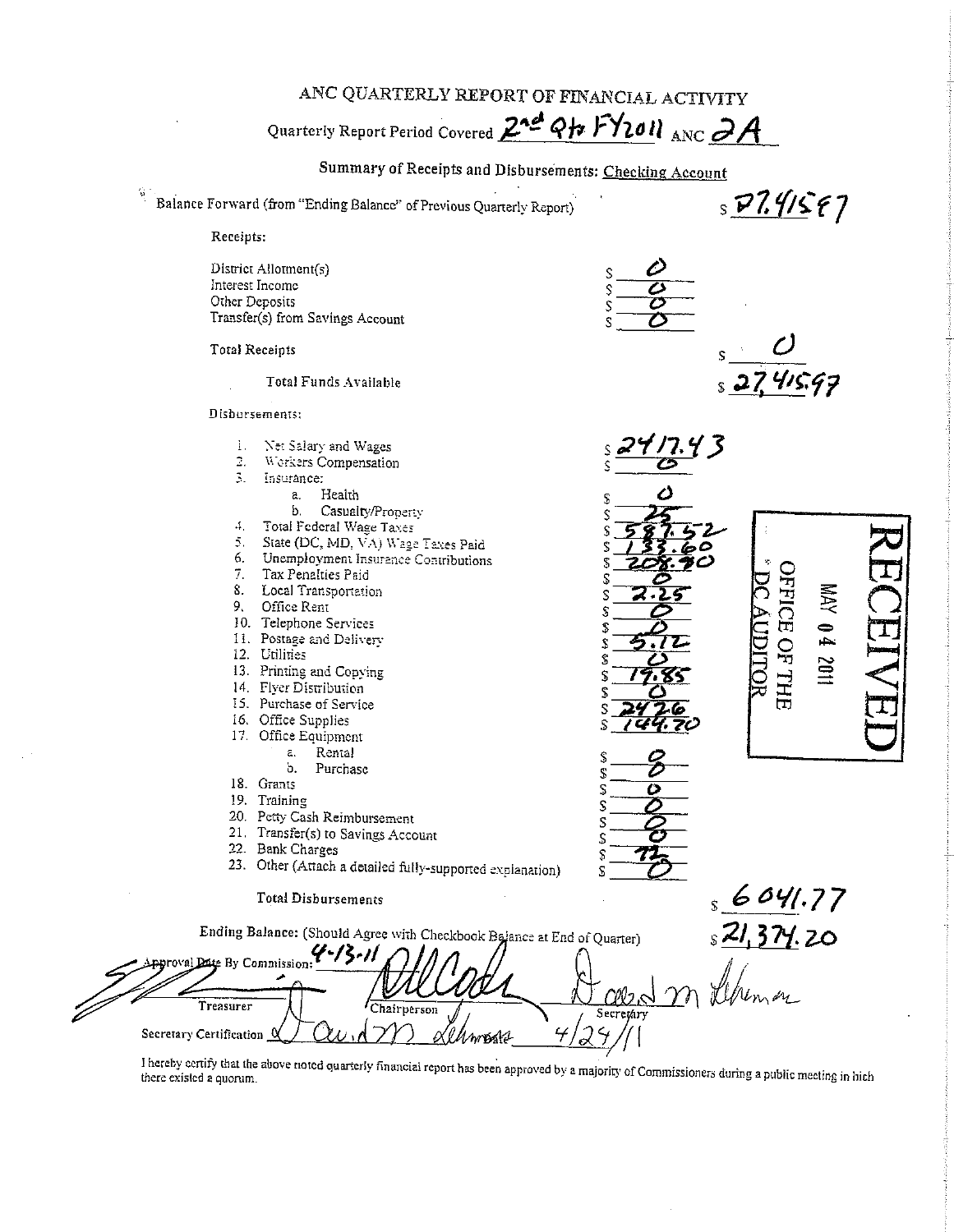## ANC2A FY 2011 CHECKS ISSUED 2ND QUARTER

| <b>CHECK # DATE</b> |                | PAYEE                        | :AMOUNT    | <b>CATEGORYPURPOSE</b> |                                           | DATE APPROVED                                  |
|---------------------|----------------|------------------------------|------------|------------------------|-------------------------------------------|------------------------------------------------|
| $***1254$           |                | VOID                         |            |                        |                                           |                                                |
| 1255                |                | $1/19/11$ John A. Williams   | \$805.81   |                        |                                           | 1 Exec Director salary Budget approved 3/17/10 |
| 1256                |                | $1/19/11$ DC wage taxes      | \$133.60   |                        | 5 state wage taxes                        | Budget approved 3/17/10                        |
| **1257              | $1/19/11$ VOID |                              |            |                        |                                           |                                                |
| 1258                |                | 1/22/11 MCV Associates       | \$2,425.50 |                        | 15 services in ABRA ap resolution 1/19/11 |                                                |
| 1259                |                | 1/22/11 ANC Security Fund    | \$25.00    |                        | 15 annual insurance                       | resolution 1/19/11                             |
| 1260                |                | $1/24/11$ : John A. Williams | \$69.45]   |                        | 16 Office supplies                        | Budget approved 3/17/10                        |
| 1260                |                | $1/24/11$ John A. Williams   | \$3.63\$   |                        | 11 Postage                                | Budget approved 3/17/10                        |
|                     |                | 1/27/11 Harland Clarke       | \$66.00    |                        | 22 Check order                            | Budget approved 3/17/10                        |
| 1261                |                | 1/28/11 Dept of Empl Servic  | \$208.80   |                        |                                           | 6 Unemployment Inst Budget approved 3/17/10    |
| 1262                |                | $2/16/11$ US Treasury        | \$440.64   |                        |                                           | 4 Fed wage taxes 201 Budget approved 3/17/10   |
| 1263                |                | $2/16/11$ US Treasury        | \$146.88   |                        |                                           | 4 Fed wage tax 2011 Budget approved 3/17/10    |
| 1264                |                | $2/16/11$ John A. Williams   | \$805.81]  |                        |                                           | 1 Exec Director salary Budget approved 3/17/10 |
| 1265                |                | 2/16/11 John A. Williams     | \$1 49     |                        | 11 Postage                                | Budget approved 3/17/10                        |
| 1265                |                | $2/16/11$ : John A. Williams | \$2.25\$   |                        |                                           | 8 Local transporation Budget approved 3/17/10  |
| 1265                |                | 2/16/11 John A. Williams     | \$75.25    |                        | 16 Office supplies                        | Budget approved 3/17/10                        |
|                     |                | 2/28/11 Bank of America      | \$3.00\$   |                        | 22 Bank charge                            | Budget approved 3/17/10                        |
| 1266                |                | 3/16/11 Elizabeth Elliott    | \$19.85    |                        | 13 Copying                                | Budget approved 3/17/10                        |
| 1267                |                | $3/16/11$ John A. Williams   | \$805.81   |                        |                                           | 1 Exec Director salary Budget approved 3/17/10 |
|                     |                | 3/31/11 Bank of America      | \$3.00     |                        | 22 Bank charge                            | Budget approved 3/17/10                        |
| ** VOID             |                |                              |            |                        |                                           |                                                |